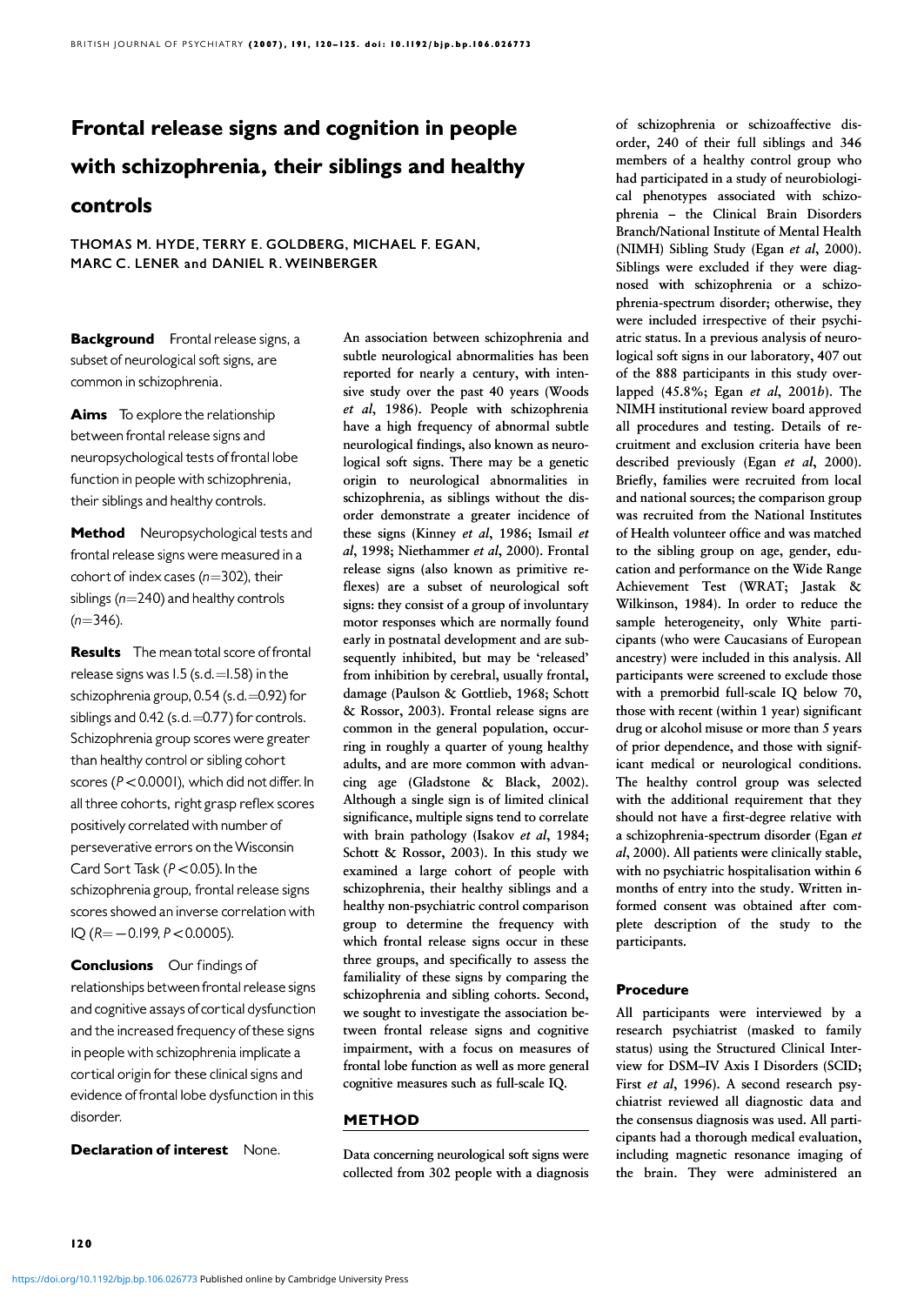extensive battery of neuropsychological tests as described in detail elsewhere (Weickert et al, 2000). These included the short form of the Wechsler Adult Intelligence Scale – Revised (WAIS–R; Wechsler, 1981), a measure of full-scale IQ. The WRAT was administered to assess premorbid IQ. Participants were tested also on a variety of cognitive measures that assay prefrontal function: working memory/executive function was tested with the Wisconsin Card Sorting Test (WCST; Heaton, 1981) and Letter fluency (Benton et al, 1983); psychomotor speed and oculomotor scanning were tested with Trail making test part B (Reitan, 1986); and working memory/updating was tested with the  $n$ -back task (Goldberg et al. 2003) (oneback and two-back) (Egan et al,  $2001a$ ). Demographic data are presented in Table 1.

Participants underwent a detailed neurological examination by one of two research neurologists who were formally masked to diagnosis and familial relationships. Interrater reliability was assessed on 10 participants and revealed that all ratings were significantly correlated (intraclass correlation coefficients  $0.54-0.90$ ,  $P<0.02$ ). The examination included the Neurological Evaluation Scale (NES; Buchanan & Heinrichs, 1989) scored as previously described (Sanders & Keshavan, 1998). The examiners followed the previously published clinical procedures for assessing each frontal release sign (Paulson & Gottleib, 1968; Ovsiew, 1997).

#### Data analyses

The primary outcome measures were the individual and summed frontal release sign scores from the NES (Buchanan & Heinrichs, 1989). For these measures, which are not independent,  $P=0.05$  was accepted as significant. Data analyses were performed using SAS (version 9.1 for Windows). Mean scores were contrasted by mixed model analysis of variance (ANOVA), treating family status as a random effect. In order to investigate the relationships between frontal release signs and cognitive function, the summed frontal release sign scores were calculated from the individual tests of frontal lobe function from the NES: these included ratings of glabellar, suck, snout, and right and left grasp reflexes. Correlations between averages of the total and individual frontal release sign scores were obtained for each diagnostic group (schizophrenia, sibling Table I Demographic characteristics of the sample

|                                 | Study group        |                              |                       | Post hoc analysis         |                           |
|---------------------------------|--------------------|------------------------------|-----------------------|---------------------------|---------------------------|
|                                 | Index<br>$(n=302)$ | <b>Siblings</b><br>$(n=240)$ | Controls<br>$(n=346)$ | Index v.<br>siblings<br>P | Index v.<br>controls<br>P |
| Age, years: mean (s.d.)         | 36.5(9.2)          | 37.0 (9.8)                   | 34.5 (10.6)           | <b>NS</b>                 | < 0.05                    |
| Gender                          |                    |                              |                       |                           |                           |
| Male, %                         | 76.8               | 50.0                         | 40.3                  | < 0.0001                  | < 0.0001                  |
| Education, years: mean (s.d.)   | 14.0(2.3)          | 15.8(2.4)                    | 16.7(2.7)             | < 0.0001                  | < 0.0001                  |
| WAIS full-scale IQ: mean (s.d.) | 93.0 (12.1)        | 106.1(10.4)                  | 108.0(8.9)            | < 0.001                   | < 0.001                   |
| WRAT (premorbid IQ): mean (s.d) | 102.5(11.3)        | 107.4(9.9)                   | 109.5(8.6)            | < 0.001                   | < 0.001                   |

NS, not significant; WAIS, Wechsler Adult Intelligence Scale; WRAT, Wide Range Achievement Test.

1. Includes participants enrolled full time in college or graduate school.

and healthy control), using Pearson correlation coefficients. When shared environmental factors are not considered causative of a shared trait in family members, relative risk is commonly thought to reflect shared genetic factors. Relative risk was assessed by comparing the proportion of affected individuals in the sibling cohort  $\nu$ , the proportion of affected individuals in the control cohort ('affected' was defined by a summed frontal release sign score greater than 1 standard deviation above the control group mean). A chi-squared analysis was performed to test the significance of the relative risk. As an additional test of possible heritability in sibships, an intraclass correlation coefficient was calculated for total frontal release sign scores.

### RESULTS

In the schizophrenia cohort the maximum individual frontal release sign score (on a scale of 0–10) was 7, with an average of 1.50  $(s.d.=1.58)$ . In the control cohort, the maximum score was 4, with a mean of  $0.42$  (s.d.=0.77. In the sibling cohort the maximum score was 6, with a mean of 0.54 (s.d.=0.92) (Fig. 1). Using a mixed model ANOVA, contrasting total frontal release sign scores with diagnostic group, the schizophrenia cohort had significantly higher average scores than the control and sibling cohorts (d.f. $=746$ ,  $F=76.26$ ;  $t=10.77$  and  $t=10.52$  respectively;  $P<0.0001$ ). The control and sibling cohorts did not differ  $(t=-1.23; P=0.22)$ . The relative risk was 1.40 (P=0.25 by  $\gamma^2$ analysis), suggesting that frontal release signs are not a strongly familial characteristic in schizophrenia. An alternative method of testing heritability, the intraclass correlation coefficient, was not significant at 0.14 for total frontal release sign score  $(P=0.98)$ .

The schizophrenia cohort had the greatest number of significant correlations between total and individual frontal release



Fig. 1 The participants with schizophrenia had significantly higher total frontal release sign (FRS) scores than either their siblings or a non-related control group of healthy individuals (error bars represent standard deviations).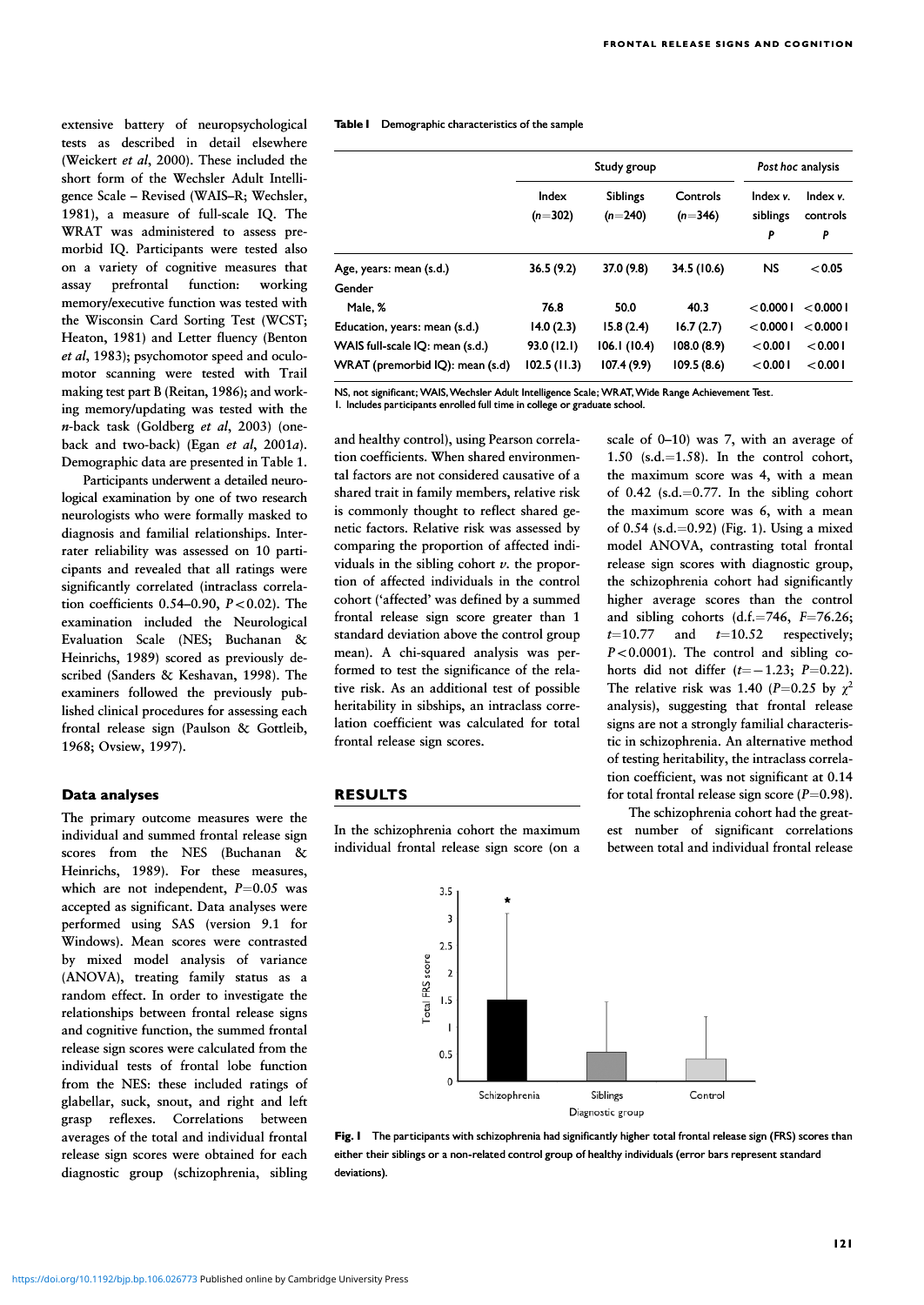Table 2 Correlations between frontal release sign scores and neuropsychological performance in the schizophrenia group

|                   |                  | Correlation <sup>1</sup> |           |           |  |
|-------------------|------------------|--------------------------|-----------|-----------|--|
|                   | <b>Total FRS</b> | Glabellar                | R grasp   | L grasp   |  |
| <b>WAIS</b>       | $-0.199*$        | $-0.121*$                | $-0.183*$ | $-0.146*$ |  |
| WCST <sup>2</sup> | 0.03             | 0.039                    | 0.122     | 0.011     |  |
| One-back          | $-0.047$         | $-0.027$                 | $-0.047$  | 0.006     |  |
| Two-back          | $-0.134$         | $-0.096$                 | $-0.11$   | $-0.06$   |  |
| <b>Trails B</b>   | 0.098            | 0.075                    | 0.07      | 0.085     |  |
| Letter fluency    | $-0.116*$        | $-0.131*$                | $-0.077$  | $-0.02$   |  |

FRS, frontal release signs; L, left; R, right; WAIS, Wechsler Adult Intelligence Scale; WCST, Wisconsin Card Sorting Test. 1. Numbers listed are the R values from the Pearson correlation coefficients between total and individual FRS scores and each neuropsychological test.

2. Percentage perseverative errors.

 $*P<0.05$ .

Table 3 Correlations between frontal release sign scores and neuropsychological performance in the control group

|                 | Correlation      |           |          |           |
|-----------------|------------------|-----------|----------|-----------|
|                 | <b>Total FRS</b> | Glabellar | R grasp  | L grasp   |
| <b>WAIS</b>     | $-0.109$         | $-0.04$   | $-0.078$ | $-0.129*$ |
| <b>WCST</b>     | $0.137*$         | 0.049     | $0.181*$ | $0.179*$  |
| One-back        | $-0.066$         | $-0.101$  | $-0.019$ | 0.029     |
| Two-back        | $-0.089$         | $-0.096$  | $-0.034$ | $-0.022$  |
| <b>Trails B</b> | 0.027            | 0.003     | 0.034    | 0.024     |
| Letter fluency  | 0.038            | $0.132*$  | $-0.073$ | 0.009     |

FRS, frontal release signs; L, left; R, right; WAIS, Wechsler Adult Intelligence Scale; WCST, Wisconsin Card SortingTest.  $*P < 0.05$ 

Table 4 Correlations between frontal release sign scores and neuropsychological performance in the siblings group

|                 |                  | Correlation |          |          |  |
|-----------------|------------------|-------------|----------|----------|--|
|                 | <b>Total FRS</b> | Glabellar   | R grasp  | L grasp  |  |
| <b>WAIS</b>     | $-0.046$         | 0.002       | $-0.063$ | $-0.032$ |  |
| <b>WCST</b>     | 0.098            | 0.033       | $0.117*$ | 0.04     |  |
| One-back        | $-0.011$         | 0.064       | $-0.051$ | $-0.081$ |  |
| Two-back        | $-0.067$         | $-0.008$    | $-0.082$ | $-0.056$ |  |
| <b>Trails B</b> | 0.077            | 0.02        | 0.095    | $0.108*$ |  |
| Letter fluency  | 0.05             | 0.047       | 0.03     | 0.019    |  |

FRS, frontal release signs; L, left; R, right; WAIS, Wechsler Adult Intelligence Scale; WCST, Wisconsin Card SortingTest.  $*P<0.05$ 

sign scores and performance on the neuropsychological testing battery, although all were weak (Table 2). In particular, total and individual frontal release sign scores had highly significant inverse correlations with performance on the WAIS-R full-scale IQ. In fact, if the results are Bonferroni-corrected, the only result that meets the corrected criteria of  $P < 0.0006$  is the correlation between total

FRS score and WAIS–R full-scale IQ in the schizophrenia group. Within the uncorrected data-set, in the control group there was a trend towards an inverse correlation between total frontal release sign scores and WAIS–R full-scale IQ (Table 3).

For percentage of perseverative errors on the WCST, a number of significant correlations were noted across all three cohorts. In the schizophrenia cohort the

presence of a right grasp reflex positively correlated with number of perseverative errors, whereas in the control cohort, total and several individual frontal release sign scores positively correlated with number of perseverative errors. In the sibling cohort, right grasp reflex scores positively correlated with number of perseverative errors (Table 4). Finally, in the sibling cohort there was a positive correlation between left grasp reflex scores and time to complete the Trails B test.

#### **DISCUSSION**

Classical clinical–pathological correlations have suggested that frontal release signs in adults are one of the few bedside indices of prefrontal cortical dysfunction. Participants with schizophrenia in our study had a much higher number of frontal release signs on average than controls or their unaffected siblings. This finding is largely in agreement with a number of previous studies (Taylor & Abrams, 1984; Woods et al. 1986; Liddle, 1987; Ismail et al. 1998; Sanders & Keshavan, 1998; Egan et al,  $2001b$ ; Lawrie et al,  $2001$ ; Cuesta et al,  $2002$ ; Gourion et al,  $2004$ ). In this study, both individual and summed frontal release sign scores showed weak inverse correlations with several neuropsychological measures, including full-scale IQ, and a positive correlation with number of perseverative errors on the WCST (a test of executive function that reliably engages the dorsolateral prefrontal cortex). These findings were most apparent in the schizophrenia group, perhaps as a result of a greater dynamic range in frontal release sign and cognitive scores.

The greater number of frontal release signs in people with schizophrenia compared with siblings and normal controls was reported previously (Ismail  $et \, al$ , 1998). In fact, a grouping of neurological soft signs that included frontal release signs, abnormalities in eye movements and shortterm memory deficits differentiated people with schizophrenia from a healthy control group better than any other sub-scale from the Neurological Evaluation Score (Arango et al, 1999). Both genetic and environmental factors have been cited as the cause of neurological soft signs in schizophrenia; in these studies frontal release signs were subsumed within a larger set of clinical measures (neurological soft signs) and were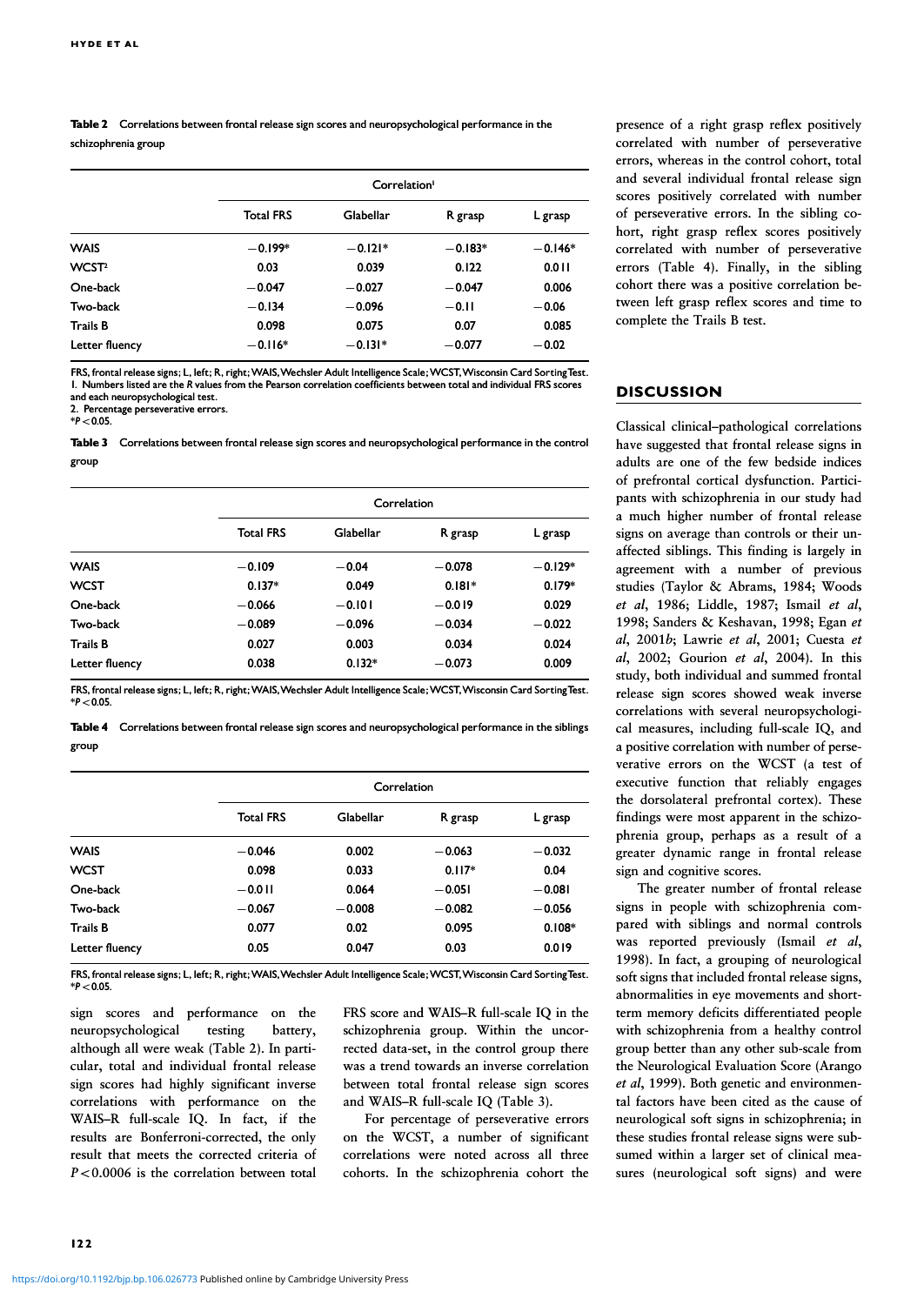not examined independently (Ismail et al, 1998; Egan et al, 2001b).

Neurological soft signs previously have been associated with cognitive impairment (Taylor & Abrams, 1984; Liddle, 1987; Schonfeld et al, 1989; Cuesta et al, 2002), including a propensity towards lower IQ (Obiols et al, 1999; Fellick et al, 2001) and a poor long-term functional outcome in first-episode patients (Johnstone et al, 1990). Patients with schizophrenia who had a higher number of soft signs had lower IQ (Kennard, 1960; Mosher et al, 1971; Marcus et al, 1985) and deficits on measures of executive function such as working memory, learning and attention (Saykin et al, 1991; Franke et al, 1992; Braff, 1993; Paulsen et al, 1995). Neuroanatomically, soft signs have been associated with regional grey-matter volume changes that may be an index of perturbed cortical– subcortical connectivity (Dazzan  $et$   $al$ , 2004). Although not specific to schizophrenia, neurological soft signs appear to be an intrinsic element of this disorder and have a negative connotation with respect to illness severity.

#### Heritability of frontal release signs

There is a suggestion of the heritability of neurological soft signs in general, when studying people with schizophrenia and their non-affected siblings (Egan et al, 2001b; Gourion et al, 2003; 2004). Somewhat unexpectedly, frontal release signs do not appear to share the same characteristic, at least when siblings are compared with healthy controls using a chi-squared analysis of relative risk. Moreover, the intraclass correlation coefficient also was not significant. This suggests that environmental factors may have a significant role in the development of frontal release signs, and by extension, some aspects of frontal pathology in schizophrenia. It should be noted, however, that our study rigorously excluded siblings with schizophrenia and schizophrenia-spectrum disorders.

The notion that neurological abnormalities in schizophrenia might be due to genetic factors came from studies that found a higher incidence of these abnormalities in family members without schizophrenia of patients with this disorder (Ismail et al, 1998; Niethammer et al, 2000). However, the genetic contribution to the liability towards the development of neurological abnormalities in schizophrenia is modest at best (Kinney et al, 1986; Rossi et al,

1990; Ismail et al, 1998; Niethammer et al, 2000; Egan et al, 2001 $b$ ). In our study we also found very modest evidence of the heritability of frontal release signs, as measured by relative risk or intraclass correlation. The greater incidence of frontal release signs in people with schizophrenia compared with their non-affected siblings suggests a significant role for environmental factors. Alternatively, in any given individual, genetic susceptibility to schizophrenia is probably secondary to the interaction of polymorphisms in several genes with small interacting effects, acting in conjunction with the effects of environmental factors (Wildenauer et al, 1996; Harrison & Weinberger, 2005). People with schizophrenia most probably have both a much greater genetic load and a greater exposure to predisposing environmental factors than their non-affected siblings. Hence, the lack of heritability of frontal release signs may reflect the effects of these genetic–environmental interactions.

## Frontal release signs and cognitive impairment

In general our correlation between the presence of frontal release signs and poor performance on neuropsychological tests of prefrontal function in schizophrenia agrees with previous reports. However, previous studies differ in some of the details of the findings from our study. One group found that frontal release sign scores correlated with a higher number of random errors but not with perseverative errors on the WCST in people with schizophrenia (Wong et al, 1997). In two studies, global scores of neurological soft signs correlated with perseverative errors on the WCST in schizophrenia, but frontal release signs were not specifically examined (Braun et al, 1995; Mohr et al, 2003). Poor performance by people with schizophrenia on the WCST (as measured by achieved categories) directly correlated with a greater number of neurological soft signs (Bersani et al, 2004). Most studies of frontal release signs have relied upon much smaller samples and therefore have less statistical power than our study. Moreover, most studies of the relationship between neurological abnormalities and prefrontal dysfunction in schizophrenia have not examined frontal release signs separately from other neurological soft signs.

The inverse correlation between fullscale IQ and frontal release signs in schizophrenia is the clearest result in our data. In fact, this is the only correlation that withstands a rigorous Bonferroni correction. This suggests that at least in this sample frontal release signs implicate a more widespread pathology of higher cortical systems. Barnes et al (1995) measured frontal release sign scores and performance on the WAIS–R in people with schizophrenia: no significant correlation was found, but the total sample size of 48 gave limited power. Two studies have reported an inverse relationship between high scores on more broad-based measures of neurological soft signs and low scores on IQ tests. Neither of these studies evaluated the participants for the presence of frontal release signs; instead, they relied upon other neurological soft signs (Obiols et al. 1999; Fellick et al, 2001). Mohr et al  $(2003)$  found that overall neuropsychological performance inversely correlated with the total score on a battery of neurological soft signs. However, that study did not assay frontal release signs. They did note that higher soft sign scores inversely correlated with a number of sub-tests from the WAIS–R. In general, our findings agree with these previous reports.

Side-effects of antipsychotics might account for our findings. However, similar neurological abnormalities have been noted in schizophrenia for nearly a century, decades before the introduction of antipsychotic therapy (Bleuler, 1950; Kraepelin, 1971). Other studies support the notion that neurological soft signs are an intrinsic part of schizophrenia rather than a direct or indirect consequence of treatment (Johnstone et al, 1990; Gupta et al, 1995; Browne et al, 2000; Mohr et al, 2003; Dazzan et al, 2004). Neurological soft signs and frontal release signs are common in first-episode schizophrenia (Browne et al, 2000); in fact it has been reported that frontal release signs are more common in people with schizophrenia who have never been treated with antipsychotics than in treated patients (Gupta et al, 1995). In addition, unmedicated participants at high risk of schizophrenia have more neurological soft signs than healthy control individuals (Lawrie et al, 2001). These findings suggest that exposure to antipsychotics is not necessary for the appearance of neurological soft signs in general and frontal release signs in particular. In addition, both typical (Mishara & Goldberg, 2004) and atypical (Weickert et al, 2003) antipsychotics may sometimes improve cognitive performance,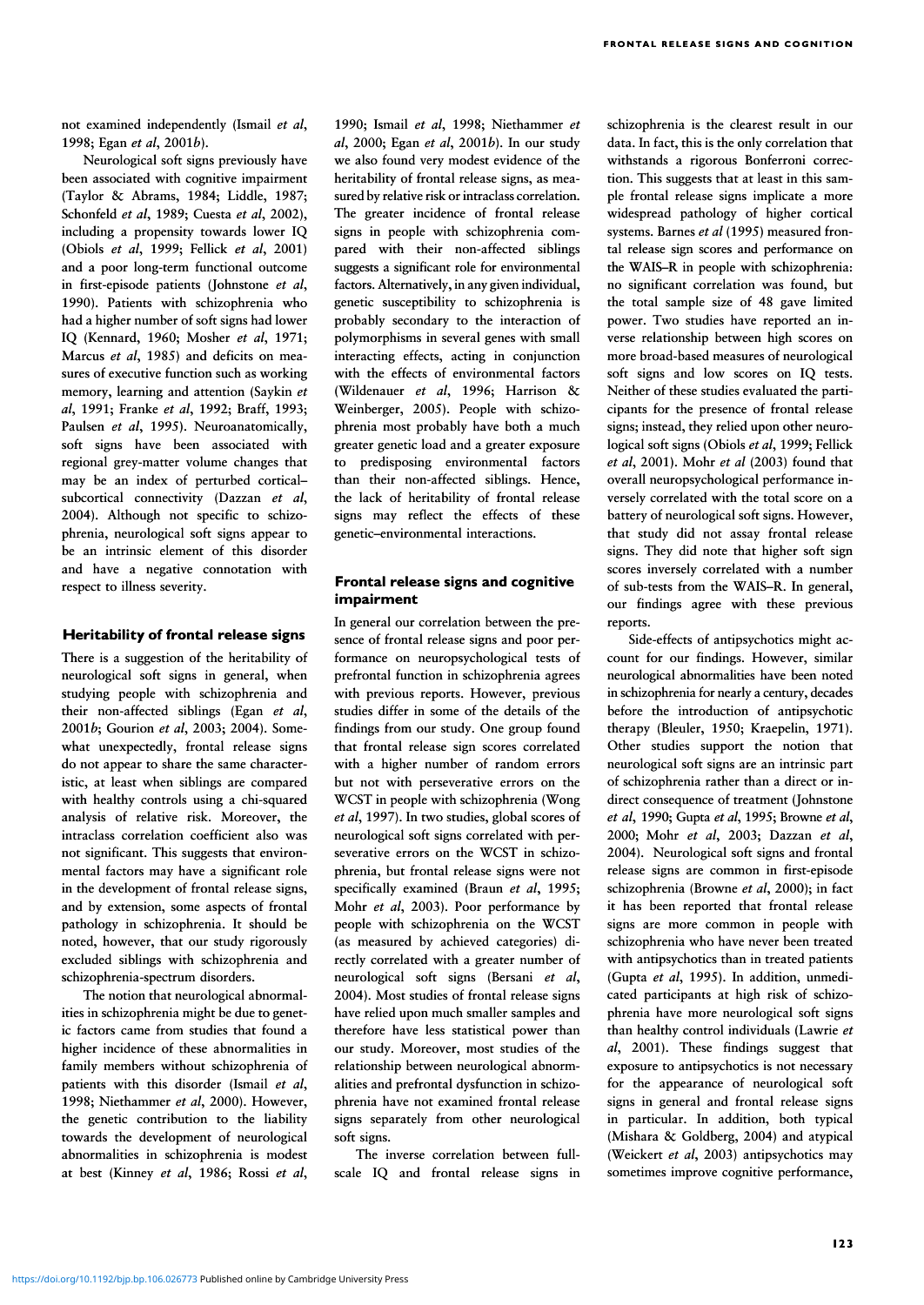militating against antipsychotics as a cause. As a whole, the preponderance of the findings in the psychiatric literature makes it highly unlikely that the findings in our study are solely directly attributable to the deleterious effects of antipsychotic medications.

In summary, people with schizophrenia had more frontal release signs than their siblings or the control group. In the schizophrenia group both individual and summed frontal release sign scores inversely correlated with several neuropsychological measures, including full-scale IQ and the number of perseverative errors on the WCST (a relatively selective test of prefrontal function). Although these findings were most apparent in the participants with schizophrenia, perhaps as a result of a greater range in frontal release sign scores, a trend for similar relationships was also seen in the control group. This suggests that frontal release signs are at best a weak index of prefrontal cognitive dysfunction, particularly in schizophrenia, but also in healthy individuals.

#### ACKNOWLEDGEMENTS

This research was supported in its entirety by the intramural research programme of the National Institute of Mental Health. The authors would also like to thank the clinical staff of the Clinical Brain Disorders Branch, Genes, Cognition and Psychosis Program, for their efforts in patient recruitment and characterisation, and Dr Llewellyn Bigelow in particular for his efforts in clinical diagnosis.

#### **REFERENCES**

Arango, C., Bartko, J. J., Gold, J. M., et al (1999) Prediction of neuropsychological performance by neurological signs in schizophrenia. American Journal of Psychiatry, 156, 1349-1357.

Barnes, T. R., Crichton, P., Nelson, H. E., et al (1995) Primitive (developmental) reflexes, tardive dyskinesia Primitive (developmental) reflexes, tardive dyskinesia and intellectual impairment in schizophrenia. Schizophrenia Research, 16, 47-52.

Benton, A. L., des Hamsher, K., Varney, N. R., et al (1983) Contributions to Neuropsychological Assessment. Oxford University Press.

Bersani, G., Clemente, R., Gherardelli, S., et al. (2004) Deficit of executive functions in schizophrenia: relationship to neurological soft signs and psychopathology. Psychopathology, 37, 118-123.

Bleuler, E. (1950) Dementia Praecox or the Group of Schizophrenias. (trans. J. Zinkin), pp. 170-180. International Universities Press.

Braff, D. L. (1993) Information processing and attention dysfunctions in schizophrenia. Schizophrenia Bulletin, 19, 233-259.

Braun, C. M., Lapierre, D., Hodgins, S., et al (1995) Neurological soft signs in schizophrenia: are they related to negative or positive symptoms, neuropsychological

THOMAS M. HYDE, MD, PhD, TERRY E. GOLDBERG, PhD, MICHAEL F. EGAN. MD. MARC C. I FNFR. BA. DANIEL R.WEINBERGER, MD, Clinical Brain Disorders Branch, Intramural Research Program, National Institute of Mental Health, National Institutes of Health, Bethesda, Maryland,USA

Correspondence: DrThomas Hyde, Room 4N306, Building 10, National Institutes of Health, 10 Center Drive, Bethesda, Maryland 20892, USA. Tel: +1301 496 8848; fax: +1301 402 2751; email: HydeT@mail.nih.gov

(First received 24 May 2006, final revision 12 January 2007, accepted 30 January 2007)

performance, and violence? Archives of Clinical Neuropsychology, 10, 489-509.

Browne, S., Clarke, M., Gervin, M., et al (2000) Determinants of neurological dysfunction in first episode schizophrenia. Psychological Medicine, 30,  $1433 - 1441.$ 

Buchanan, R.W. & Heinrichs, D.W. (1989) The Neurological Evaluation Scale (NES) a structured instrument for the assessment of neurological signs in schizophrenia. Psychiatry Research, 27, 335-350.

Cuesta, M. J., Peralta, V., Zarzuela, A., et al (2002) Neurological soft-signs in psychosis: threshold criteria for discriminating normal controls and for predicting cognitive impairment. Schizophrenia Research, 58,  $263 - 271$ 

Dazzan, P., Morgan, K. D.,Orr, K. G., et al (2004) The structural brain correlates of neurological soft signs in AESOP first-episode psychoses study. Brain, 127,  $143 - 153.$ 

Egan, M. F., Goldberg,T. E., Gscheidle,T., et al (2000) Relative risk of attention deficits in siblings of patients with schizophrenia. American Journal of Psychiatry, 157, 1309^1316.1309^1316.

Egan, M. F., Goldberg, T. E., Gscheidle, T., et al. (2001a) Relative risk for cognitive impairments in siblings of patients with schizophrenia. Biological Psychiatry, 50, 98-107

Egan, M. F., Hyde, T. M., Bonomo, J. B., et al (2001b) Relative risk of neurological signs in siblings of patients with schizophrenia. American Journal of Psychiatry, 158, 1827-1834.

Fellick, J. M., Thomson, A. P., Sills, J., et al (2001) Neurological soft signs in mainstream pupils. Archives of Diseases in Childhood, 85, 371-374.

First, M. B., Gibbon, M., Spitzer, R. L., et al (1996) Structured Clinical Interview for DSM-IV Axis I Disorders Research Version (SCID-I). New York State Psychiatric Institute, Biometrics Research.

Franke, P., Maier, W., Hain, C., et al (1992) Wisconsin Card Sorting Test: an indicator of vulnerability to schizophrenia? Schizophrenia Research, 6, 243-249.

Gladstone, D. J. & Black, S. E. (2002) The neurological examination in aging, dementia and cerebrovascular disease. Part 4. Reflexes and sensory examination. Sociedade Brasileira de Geratria e Gerontologia, 5, 41-57.

Goldberg, T. E., Egan, M. F., Gscheidle, T., et al (2003) Executive subprocessing in working memory. Relationship to catechol-O-methyltransferase Val158Met genotype and schizophrenia. Archives of General Psychiatry, 60, 889-896.

Gourion, D., Goldberger, C., Bourdel, M. C., et al. (2003) Neurological soft-signs and minor physical anomalies in schizophrenia: differential transmission within families. Schizophrenia Research.  $63$ , 181-187.

Gourion, D., Goldberger, C., Olie, J.P., et al (2004) Neurological and morphological anomalies and the

genetic liability to schizophrenia: a composite phenotype. Schizophrenia Research, 67, 23-31.

Gupta, S., Andreasen, N. C., Arndt, S., et al (1995) Neurological soft signs in neuroleptic-naive and neuroleptic-treated schizophrenic patients and in normal comparison subjects. American Journal of Psychiatry, 152, 191-196.

Harrison, P. J. & Weinberger, D. R. (2005) Schizophrenia genes, gene expression, and neuropathology: on the matter of their convergence.

Heaton, R. K. (1981) Wisconsin Card Sorting Test Manual. Psychological Assessment Resources. .

Molecular Psychiatry, 10, 40-68.

Isakov, E., Sazbon, L., Costeff, H., et al (1984) The diagnostic value of three common primitive reflexes. European Neurology, 23, 17-21.

Ismail, B., Cantor-Graae, E. & McNeil, T. F. (1998) Neurological abnormalities in schizophrenic patients and their siblings. American Journal of Psychiatry, 155, 84-89.

lastak, S. & Wilkinson, G. S. (1984) The Wide Range Achievement Test, Revised. Jastak Associates.

Johnstone, E. C., Macmillan, J. F., Frith, C. D., et al (1990) Further investigation of the predictors of outcome following first schizophrenic episodes. British Journal of Psychiatry, 157, 182-189.

Kennard, M. A. (1960) Value of equivocal signs in neurologic diagnosis. Neurology, 10, 753-764

Kinney, D. K., Woods, B. T. & Yurgelun-Todd, D. (1986) Neurologic abnormalities in schizophrenic patients and their families. Archives of General Psychiatry, 43, 665-668.

Kraepelin, E. (1971) Dementia Praecox and Paraphrenia (trans. R. M. Barclay, ed.G. M. Robertson), pp. 77^83. .<br>Krieger

Lawrie, S. M., Byrne, M., Miller, P., et al (2001) Neurodevelopmental indices and the development of psychotic symptoms in subjects at high risk of schizophrenia. British Journal of Psychiatry, 178, 524-530.

Liddle, P. F. (1987) Schizophrenic syndromes, cognitive performance and neurological dysfunction. Psychological Medicine. **17**, 49-57.

Marcus, J., Hans, S. L., Byhouwer, B., et al (1985) Relationships among neurological functioning, intelligence quotients, and physical anomalies. Schizophrenia Bulletin, II, 101-108.

Mishara, A. L. & Goldberg, T. E. (2004) A metaanalysis and critical review of the effects of conventional neuroleptic treatment on cognition in schizophrenia: opening a closed book. Biological Psychiatry, 55,  $1013 - 1022$ .

Mohr, F., Hubmann,W., Albus, M., et al (2003) Neurological soft signs and neuropsychological performance in patients with first episode schizophrenia. Psychiatry Research, 121, 21-30.